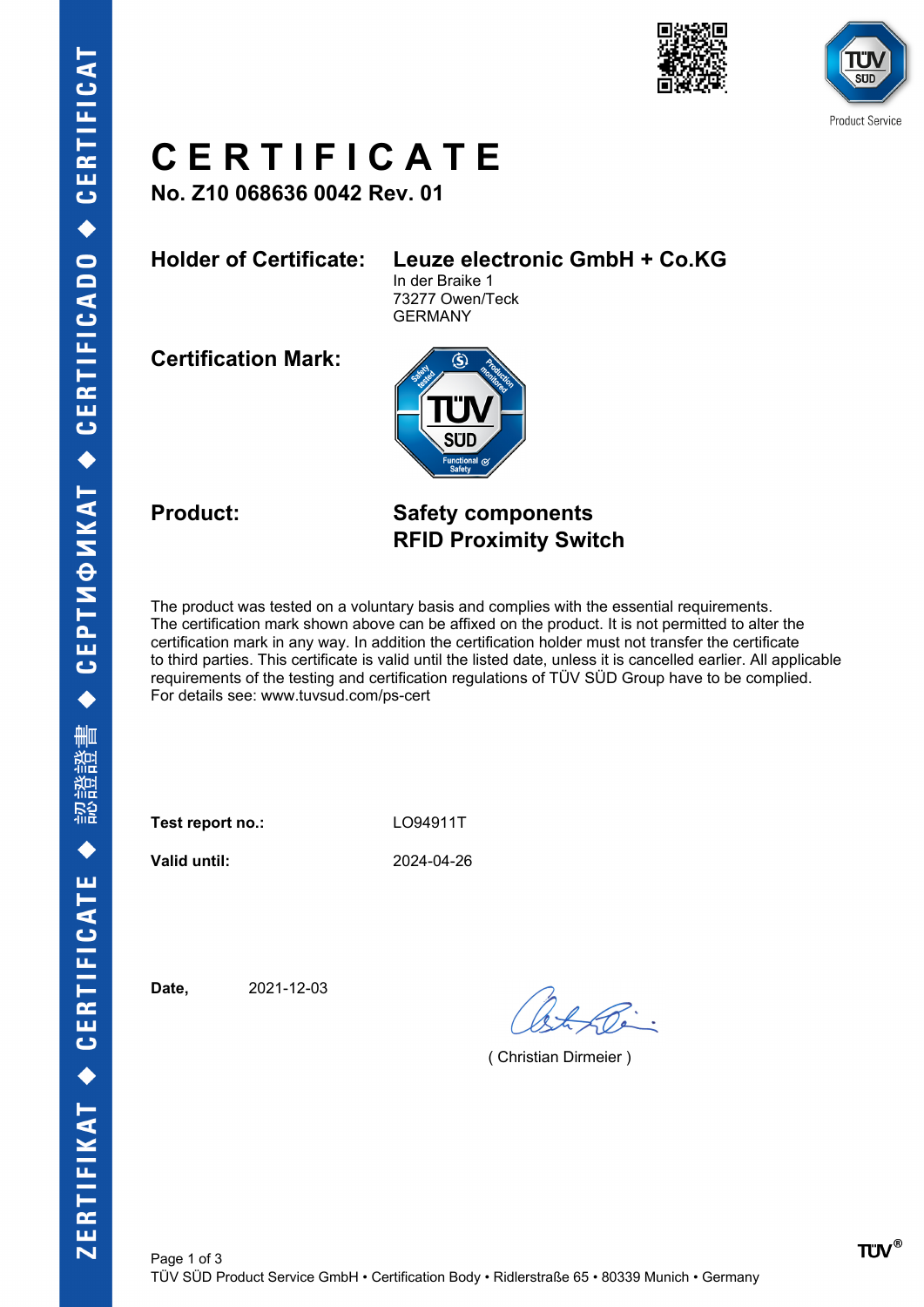

# **C E R T I F I C A T E**

**No. Z10 068636 0042 Rev. 01**

**Parameters:** Operating Voltage:<br>
Standard: Standard: 24 Vdc -15%...+10%<br>Wide input: 24 Vdc -30%...+10% Protection degree: IP67 and IP69K Operating temperature: -25°C ... +70°C Storage temperature: -25°C ... +85°C

12...24 Vdc -30%...+25%

**Tested according to:** 2006/42/EC EN ISO 13849-1:2015 (up to Cat.4 PL e) EN 60947-5-3:2013 EN 61508-1:2010 (SIL 3) EN 61508-2:2010 (SIL 3) EN 61508-3:2010 (SIL 3) EN 61508-4:2010 (SIL 3) EN 62061:2005/A2:2015 (SIL CL3)

**Model(s): RD800-Series** For nomenclature see next page